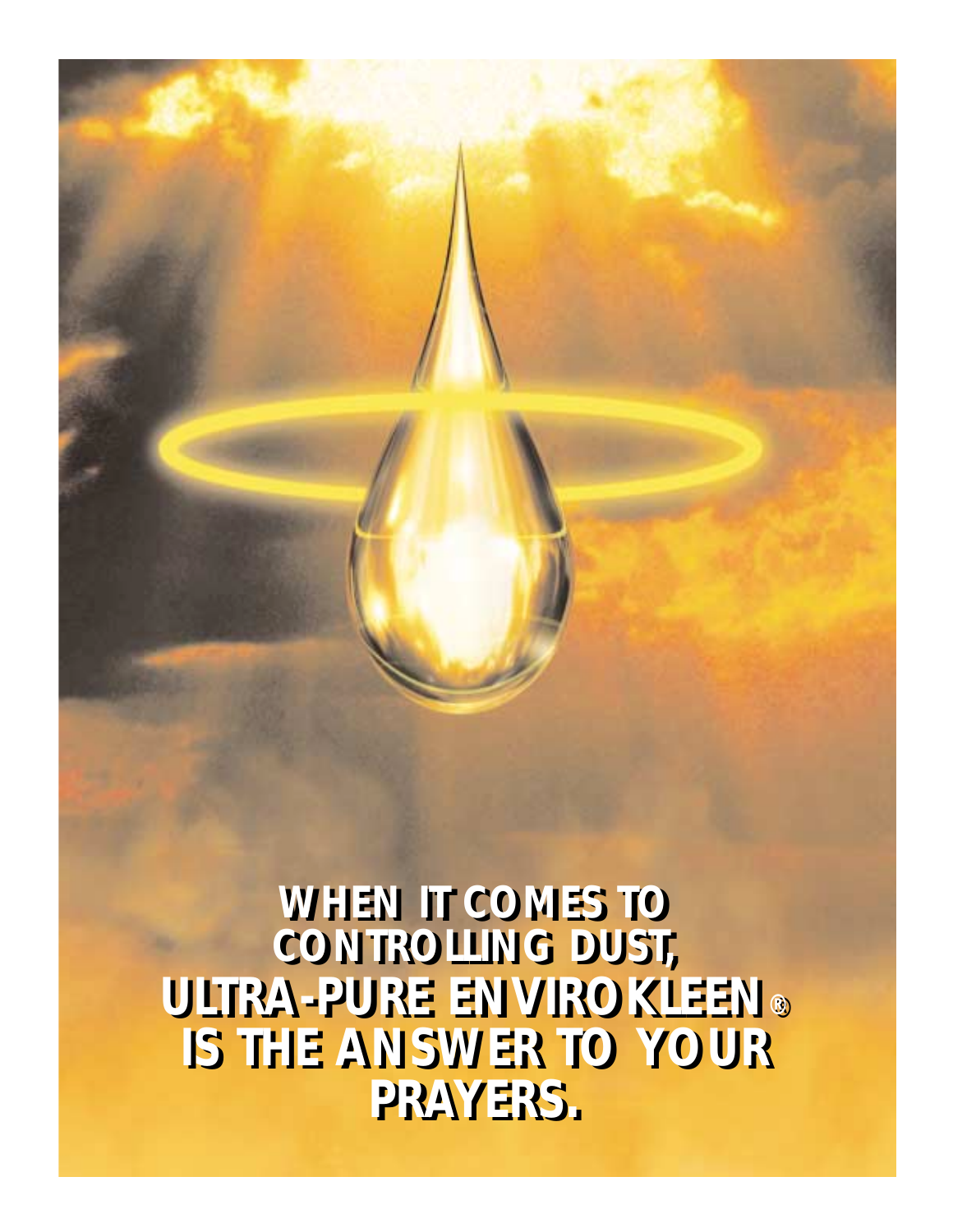# EnviroKleen**®**

## Another Product for the 21st Century from America's Leader in Clean Air and Clean Water.

*Ideal for areas where sensitive issues including concerns with contamination of water and topsoil exist, from desert construction to intermodal to campgrounds to underground haul roads...*

It's hazardous. It's damaging. It's everywhere. No matter where you go, you're constantly faced with the adverse affects of dust.

Conventional ways of dust control sometimes create greater problems than the dust itself. The wrong dust suppressant can result in problems like lingering environmental and health concerns, while alternatives like water provide short-term solutions that involve laborintensive, multiple applications.

That's why there's EnviroKleen®. EnviroKleen® introduces state-of-the-art technology to help control dust better than ever. EnviroKleen® is formulated using a patented HT purity process. The result is a *crystal-clear* advanced fluid that's readily biodegradable in natural environments and non-toxic to humans, animals, earthworms, marine and plant life. It is clean, oil-sheen free, colorless and odorless. EnviroKleen® is also economical for controlling  $PM_{10}$  and  $PM_{2.5}$  from open fugitive dust

sources, because it provides longer-lasting performance than alternative dust control methods, using fewer applications, and it does it *all year round*.

EnviroKleen® penetrates dust and remains actively effective on clay, sand, gravel, limestone, mixed



**DESERT CONSTRUCTION**



aggregate and most native soils, regardless of the weather. It is ideal for indoor or outdoor applications, anywhere from normal to severe traffic areas.

EnviroKleen® distinguishes itself by not creating problems such as tracking onto public roadways, sticking to vehicles or onto materials placed on its treated surfaces.



EnviroKleen® *is the answer for controlling fugitive dust in the following areas: Agricultural, Berms, COFC/TOFC Operations, Construction Sites, Desert Construction Sites, Driveways, Gravel/Dirt Roads, Campgrounds, Truck Terminals, Wineries, Military Sites, Indoor Warehouses, Intermodal Facilities, Landfills, Logging Roads, Mining Haul Roads, Pipeline Construction, Reclamation Sites, Residential Areas, Rural Roads, Storage Yards, Steel Mills, Unpaved Roadways, Utilities and Yards*



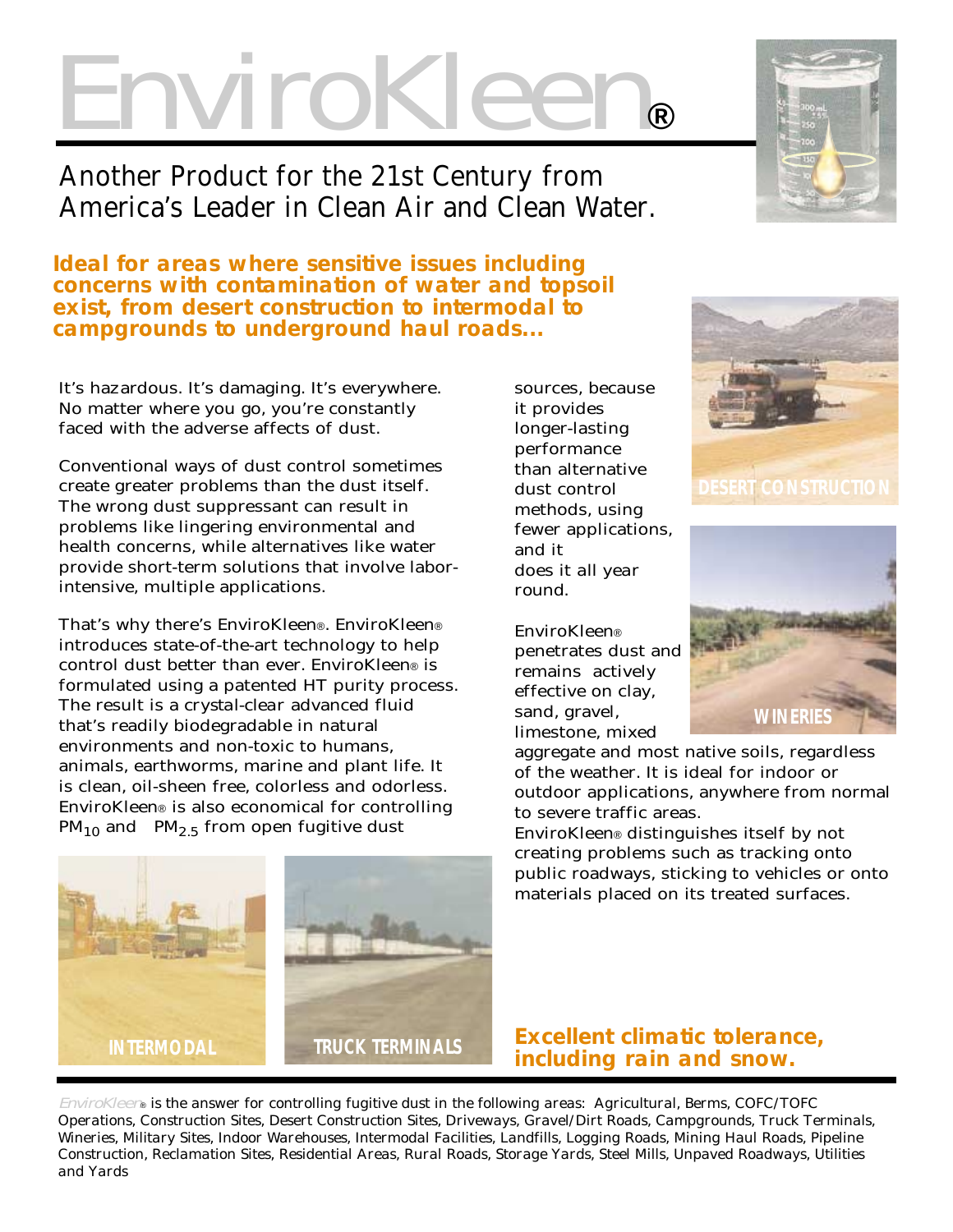| <b>POTENTIAL</b><br><b>PERFORMANCE</b><br><b>BENEFITS</b>                   | <b>ENVIROKLEEN®</b><br><b>SYNTHETIC</b><br><b>FLUID</b> | <b>WATER</b> | <b>ROAD</b><br>SALTS* | <b>ASPHALT</b><br><b>EMULSIONS</b> | <b>PETROLEUM</b><br><b>RESINS</b> | <b>LIGNINS</b> |
|-----------------------------------------------------------------------------|---------------------------------------------------------|--------------|-----------------------|------------------------------------|-----------------------------------|----------------|
| Longer-Lasting                                                              | <b>Yes</b>                                              | <b>No</b>    | <b>No</b>             | <b>Yes</b>                         | <b>Yes</b>                        | No             |
| Year-Round<br>Protection                                                    | Yes                                                     | <b>No</b>    | <b>Yes</b>            | <b>No</b>                          | <b>No</b>                         | No             |
| Passes EPA<br><b>Static Sheen Test</b>                                      | Yes                                                     | <b>Yes</b>   | <b>Yes</b>            | <b>No</b>                          | <b>No</b>                         | <b>No</b>      |
| Non-Petroleum<br>Product                                                    | <b>Yes</b>                                              | <b>Yes</b>   | <b>Yes</b>            | <b>No</b>                          | <b>No</b>                         | <b>Yes</b>     |
| Colorless                                                                   | Yes                                                     | <b>Yes</b>   | <b>Yes</b>            | <b>No</b>                          | No                                | No             |
| Water<br>Soluable                                                           | <b>No</b>                                               | <b>Yes</b>   | <b>Yes</b>            | <b>No</b>                          | No                                | <b>Yes</b>     |
| Contains<br>Polynuclear Aromatic<br>Hydrocarbons<br>(PAH)                   | <b>No</b>                                               | <b>No</b>    | <b>No</b>             | <b>Yes</b>                         | <b>Yes</b>                        | No             |
| Housekeeping:<br>Tracking                                                   | <b>No</b>                                               | <b>No</b>    | <b>No</b>             | <b>Yes</b>                         | <b>Yes</b>                        | <b>Yes</b>     |
| <b>SPRAYABLE GALLONS</b><br><b>REQUIRED FOR A</b><br>1 MILE X 30' WIDE ROAD | 1,800                                                   | 550,000      | 8,825                 | 18,480                             | 13,200                            | 5,280          |
| Storm Drain Risk                                                            | Low                                                     | <b>High</b>  | <b>High</b>           | <b>High</b>                        | <b>High</b>                       | <b>High</b>    |



- *•No tracking*
- *•Not slippery*
- *•Not messy*
- *•Applied neat*
- *•Cumulative effect*
- *•Lower maintenance costs*
- *•Best summer and winter dust control*
- *dragging*

**GRAVEL RUNWAYS**

*\*Road salts are sodium chloride, calcium chloride, potassium chloride, magnesium chloride and ferrocyanide salts. •Odorless*





**CAMPGROUNDS**

**STEEL MILLS**

**UNDERGROUND MINES**

- -
	-
- 
- -
	-
	- *•Reworkable by*